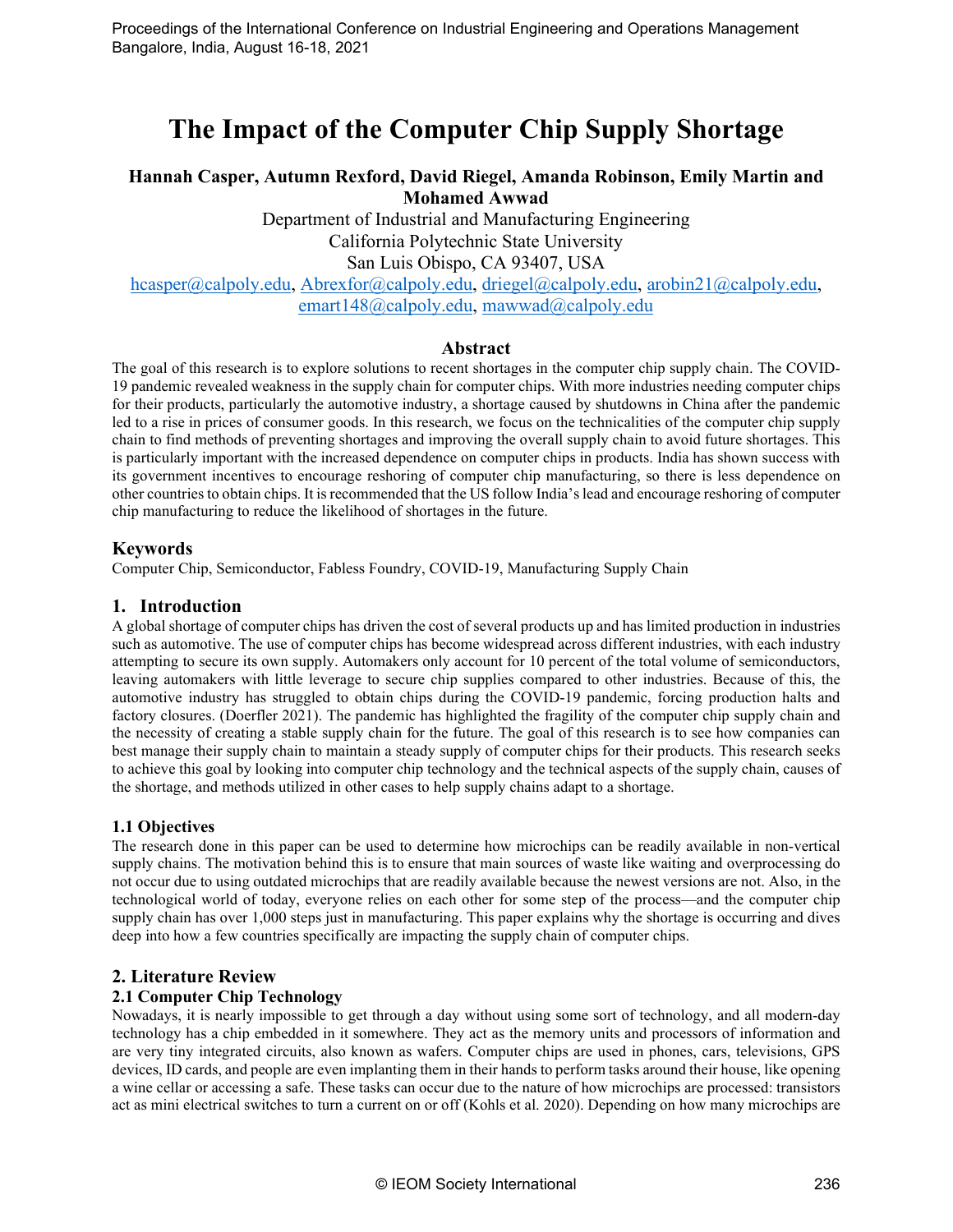within a computer (or phone, or car, etc.), the processing power is determined. They are the perfect example of something that is small but mighty, and according to Moore's Law, they are only getting smaller. This is important to note because as they half in size, it means twice as many chips can fit into the same space as they once did.

## **2.2 Computer Chip Manufacturing / Supply Chain**

This next section highlights how semiconductors are manufactured, goes over the long production lead time it takes to complete, and discusses why fab foundries may be the future when it comes to keeping up with demand.

### **2.2.1 Semiconductor Production Steps and Components**

Production of semiconductors occurs in three major steps: design, fabrication, and ATP. ATP stands for assembly, testing, and packaging. (Khan et al. 2021). There are multiple components required to produce semiconductors. The first component needed for semiconductor fabrication is materials such as silicon or other semiconducting materials, which are used to create wafers, and photoresist, which is used to create circuit patterns on the wafer. The next component needed to produce semiconductors is semiconductor manufacturing equipment or SME. SME includes deposition equipment, etching equipment, photolithography equipment, and much more. Another component in semiconductor fabrication is core intellectual property (IP). "Core IP consists of reusable modular portions of designs, allowing design firms to license and incorporate them in their designs" (Khan et al. 2021). The final component of semiconductor fabrication is electronic design automation (EDA) which is computer software used in the chip design phase. Figure 1 displays the production steps, inputs, and manufacturing methods which are discussed in the following section.

#### **2.2.2 Semiconductor Manufacturing Methods**

There are a few different ways semiconductors commonly get manufactured. Some companies have a single location where they do all three of the production steps: design, fabrication, and ATP. These are referred to as integrated device manufacturers or IDMs for short. The IDM model is a vertically integrated business model and was popular in the technology boom of the 1970s. Rapid technological progress has greatly increased manufacturing costs for semiconductor technology, and these high manufacturing costs create high barriers to entry for semiconductor manufacturing. The high costs associated with manufacturing semiconductors led to the eventual creation of fabless foundries so smaller design firms could focus on design and let someone else carry the burden of manufacturing costs. In addition, globalization has spurred the onset of fabless firms as companies take advantage of low manufacturing costs from Asian fabs and import the finished goods back to the United States. The vertically integrated model that IDMs employ inhibits their ability to manufacturer the latest technology. Keeping up with the latest technology requires large capital investments that are hard to come by in a company that is both designing and fabricating (Mulay 2017).

Fabless firms and foundries are the norm for many US companies. Fabless firms design and sell the chips, but they outsource them to a foundry to be fabricated and send them to an outsourced semiconductor assembly and test (OSAT) firm for ATP (Khan et al. 2021). Fabless companies in the past had to tap into the excess capacity of IDMs for manufacturing. Fabless companies could often not afford to own their own fab due to the intensive capital investments required. High barriers to entry and frustration with outsourcing to IDMs led to the creation of dedicated foundries. The fabless-foundry model greatly lowers the barrier to entry and spurred the rapid growth of fabless companies(Hung et al. 2017).

Taiwan Semiconductor Manufacturing Company (TSMC) created the first dedicated semiconductor foundry that focused solely on manufacturing. TSMC is contracted by large companies like Apple to produce the chips companies design. Dedicated foundries do not have to sell products or compete with customers, creating a focus on technological development. Foundries can take the demand of multiple fabless companies in addition to providing extra capacity to IDMs in need. The fabless-foundry model also creates shared development costs which have a great impact on operational efficiency. The mutual relationship between fabless companies and dedicated foundries has become increasingly popular and competitive to the traditional IDM model (Hung et al. 2017). Intel recently announced its IDM 2.0 vision which combines expanding third-party foundry capacity with the creation of its own dedicated foundry company, Intel Foundry Services. Intel's model addresses the need for more US semiconductor manufacturing capacity while also taking advantage of dedicated foundries outside the US, integrating IDM and the fabless-foundry model (Intel 2021).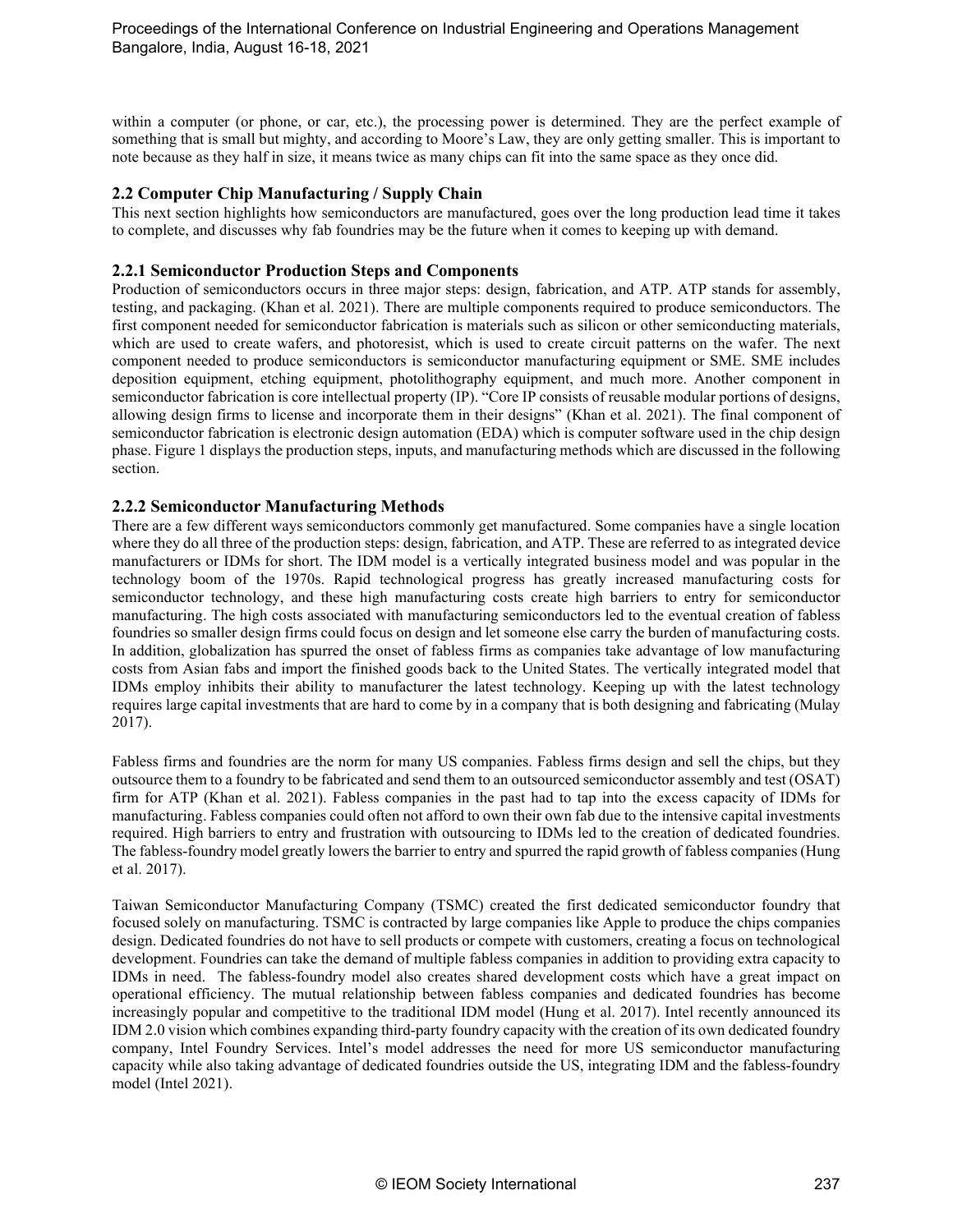

Figure 1. The semiconductor supply chain (Khan et al. 2021)

## **2.2.4 Current State of Semiconductor Supply Chain**

According to the Center for Security and Emerging Technology (CSET) in the 2021 CSET Issue Brief titled "The Semiconductor Supply Chain: Assessing National Competitiveness," different countries specialize in varying segments of the semiconductor supply chain. "The United States dominates in R&D and has strong capabilities across all segments," but it lacks firms in photolithography tools and foundries. South Korea, on the other hand, produces large amounts of materials, some SME, and specializes in all production steps. "Taiwan is dominant on the most advanced manufacturing and ATP and produces some materials" (Khan et al. 2021). Europe and Japan specialize in SME and materials. Europe also specializes in core IP, and Japan "produces many older technology semiconductors" as well. China struggles in inputs for production such as SME, Core IP, EDA, and some manufacturing materials, but is strong in ATP, raw materials, and tools for assembly and packaging.

#### **2.2.6 Semiconductor Manufacturing in India**

India is a leader in semiconductor R&D but lacks a strong fab infrastructure. Fabs require large upfront investments, copious amounts of water, a large uninterrupted power supply, and the availability of key resources such as silicon. Shortages of key resources and weak infrastructure have led India to focus on R&D and the design of semiconductors. There is a large talent pool of IT design and R&D engineers that have cultivated a multi-billion-dollar semiconductor design market in India. However, the Indian government is looking to seriously invest in semiconductor manufacturing to remain competitive on a global scale. Constructing fabs is very capital intensive, which has led the Indian government to look for foreign capital to fund new fab operations in India (Kapur 2021).

The Indian government currently has three government-owned fab facilities that manufacture solely for defense and space needs. Producing chips for commercial applications is lagging and is the current policy focus. The Indian government has made policy decisions to encourage growth in semiconductor design and manufacturing, such as providing initial capital and creating investment incentives (Mamidala 2021). The Ministry of Electronics and Information technology recently issued an Expression of Interest (EOI) to promote the growth of fabs in India and the acquisition of fabs outside the country. The EOI calls for applicants to submit proposals to set up or expand fabs in India or to facilitate acquisitions of facilities outside of India (Kapur 2021). Another example of a policy is the performance-linked incentive (PLI) policy which offers participating manufacturers cash-back for exports. Apple is a major company taking advantage of the program and plans to expand iPhone manufacturing in the country over the next five years (Phartiyal 2020).

#### **2.3 Causes and Impact of the shortage**

This section discusses the many factors that led to the computer chip shortage and the impact of the shortage in the car manufacturing industry.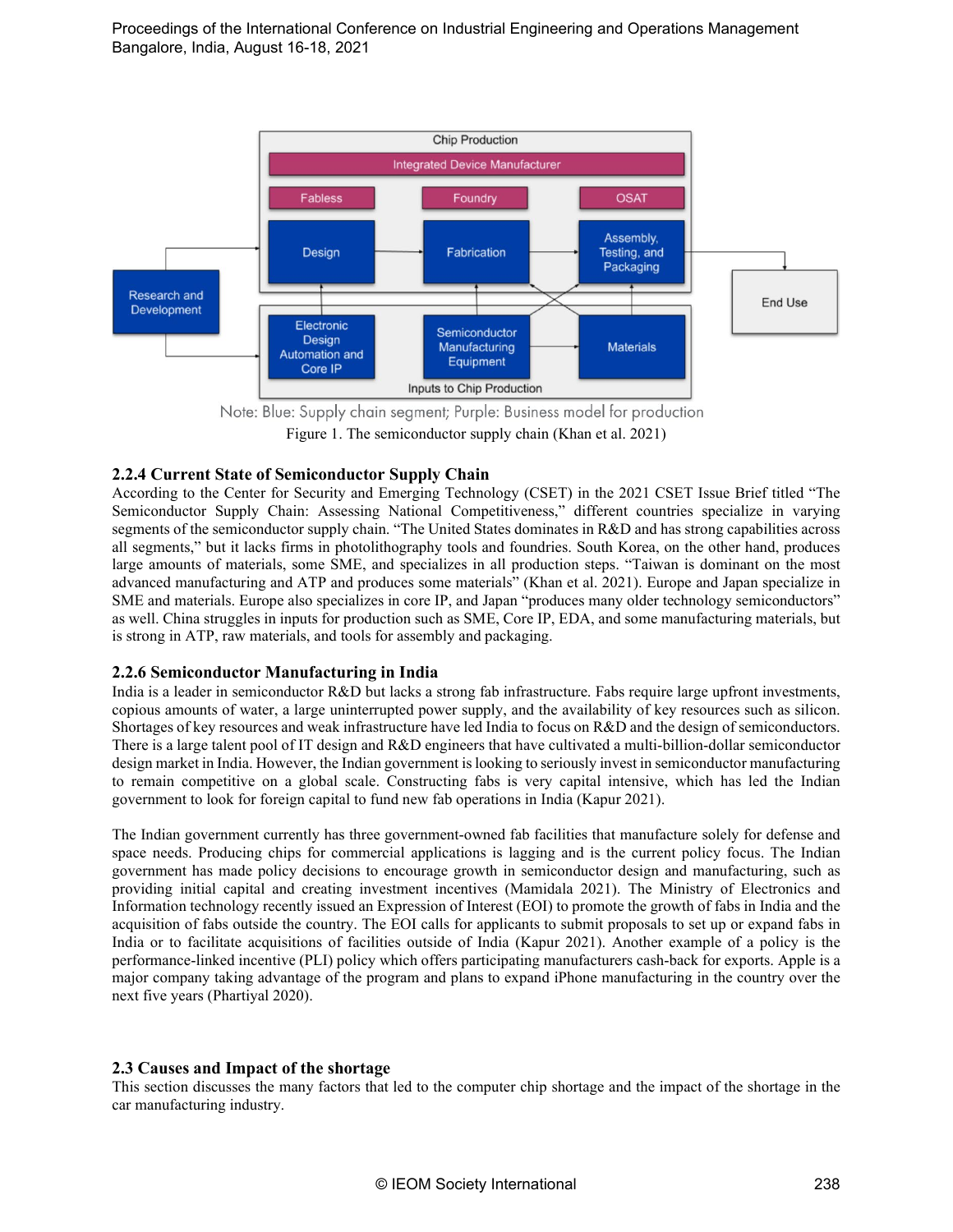#### **2.3.1 Increased Demand for Semiconductors**

With recent trends in automotive safety, autonomous driving, and connectivity comes a huge spike in demand for semiconductors. On average, a new automobile consists of  $\sim$ 3,500 semiconductors each in order to account for new autonomous driving features such as parallel parking, cruise control, enhanced cameras, and more. With the eventual shift to fully autonomous driving, analysts suspect that the sales of automotive semiconductors will increase by 6% annually, a 4% difference from the average growth from 1995 to 2015 (see Figure 2 below) (Burghardt et al. 2017). However, with the production slashes caused by pandemic shutdowns, supply cannot keep up with demand.



Figure 2. Automotive-semiconductor sales (Burghardt et al. 2017)

#### **2.3.2 COVID-19 Shutdowns**

With COVID-19 finally striking US soil and a national lockdown in mid-March of 2020, economists believed that consumer spending would dwindle down as people were losing jobs and buying less non-essential products; thus, automotive companies stopped purchasing new semiconductors and halted their production lines. With less automotive demand, semiconductor companies shifted their supply to the rising demand for other electronic products such as TVs, video games, and computers due to the recent stay-at home orders.

#### **2.3.3 Impact**

After a couple of months, the demand for semiconductors for automobiles rose quicker than anyone expected as seen in Figure 3 below. With a lead time of around 26 weeks, it is almost impossible to bring supply back to the levels of demand immediately--leaving thousands of WIP vehicles solely in need of semiconductors (Falan 2021).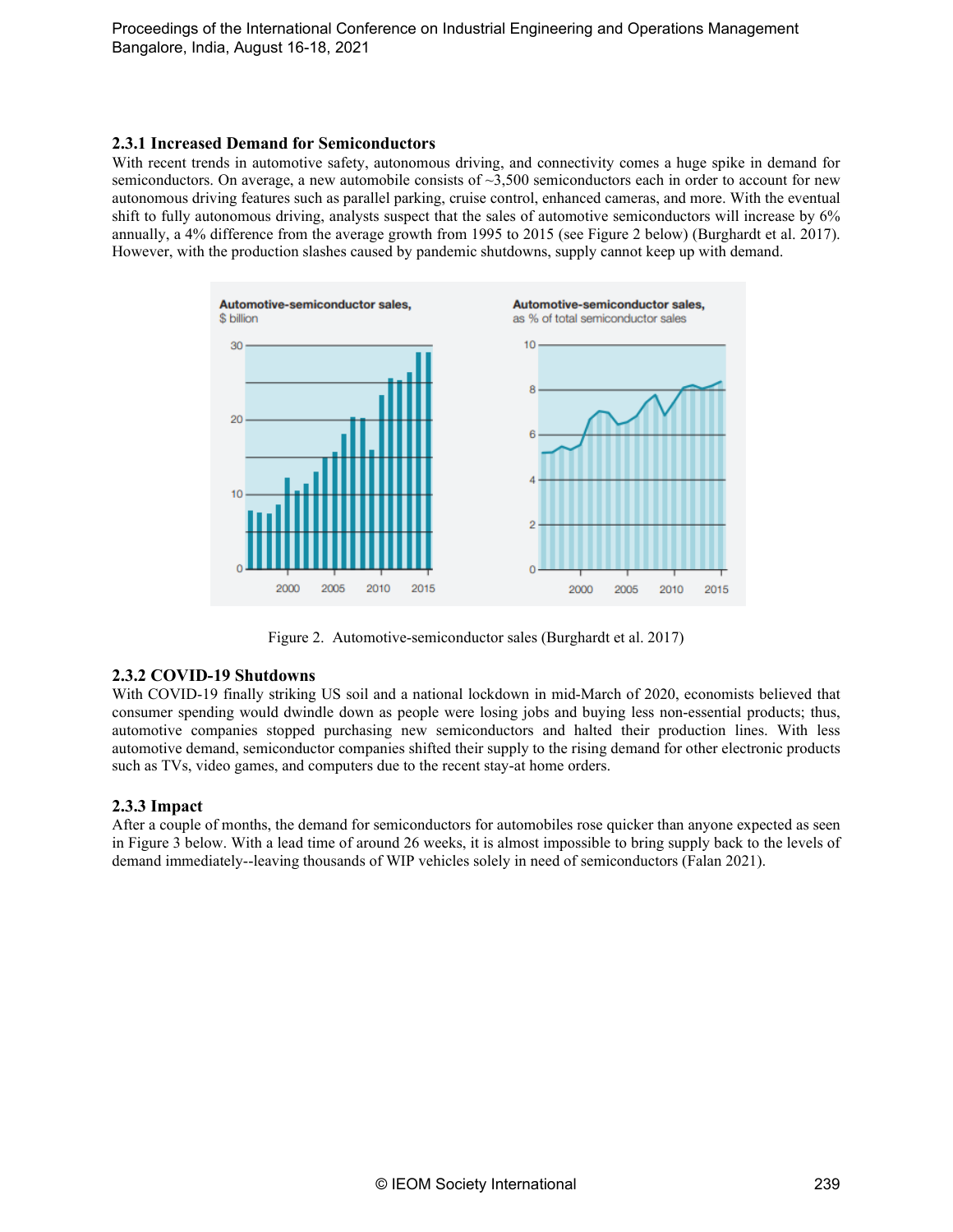

Source: World Semiconductor Trade Statistics Bluebook sales data, 2020-2019

Figure 3. 2019-2020 Monthly Sales Growth Change in Automotive ICs (Falan 2021)

This shortage opened the eyes of the United States' government. A bi-partisan letter from eight Governors was sent to President Biden on February  $26<sup>th</sup>$ ,  $2021$ , expressing their concerns of the semiconductor shortage. The governers' requested that President Biden follow suit like other foreign countries and "reallocate a modest portion of their current production to auto-grade wafer production" (WP Company 2021). Furthermore, they stated that these automakers and suppliers provide hundreds of jobs and are a staple in the recovery of the economy post-COVID-19. This prompted President Biden to immediately and seriously reconsider America's supply chain and its vulnerabilities through a 100 day review. As there are improvements to be made, the following section highlights how improvements have been made elsewhere.

#### **2.4 Supply Chain Improvements for Shortages**

The next section of literature investigates successful strategies to help supply chains deal with a shortage.

#### **2.4.1 Reshoring**

One method explored reshoring production in response to global emergencies. This was valuable since a large contributing factor to the shortage in the computer chip industry was the COVID-19 pandemic (CNBC 2021). In the past, many companies have used offshoring production to reduce the cost of producing their goods. This provided less expensive labor and production costs. However, since the beginning of 2020 and the COVID-19 pandemic, China's production shutdowns were detrimental to many businesses that had taken their production overseas. Reshoring production can create improvements that may help in the event of a shortage. For one, it is much easier to control production aspects like quality and control processes for onshore manufacturing. There are also fewer governmental restrictions when production is held onshore. There are also benefits for the local community when manufacturing is done locally. And finally, reshoring production is more sustainable as there is much less travel distance for a supply chain network (Fromm et al. 2020).

#### **2.4.2 Mathematical Models and Analytical Approaches**

The next area of research involved ways to incorporate shortages into mathematical models so that the optimal supply chain can be designed in a quantitative manner. One model developed a stochastic programming approach that incorporated a shortage function into their model. This specific cost function was unique because instead of using a linear cost function, they used breakpoints to increase the cost of unit shortage as the shortage number increases. As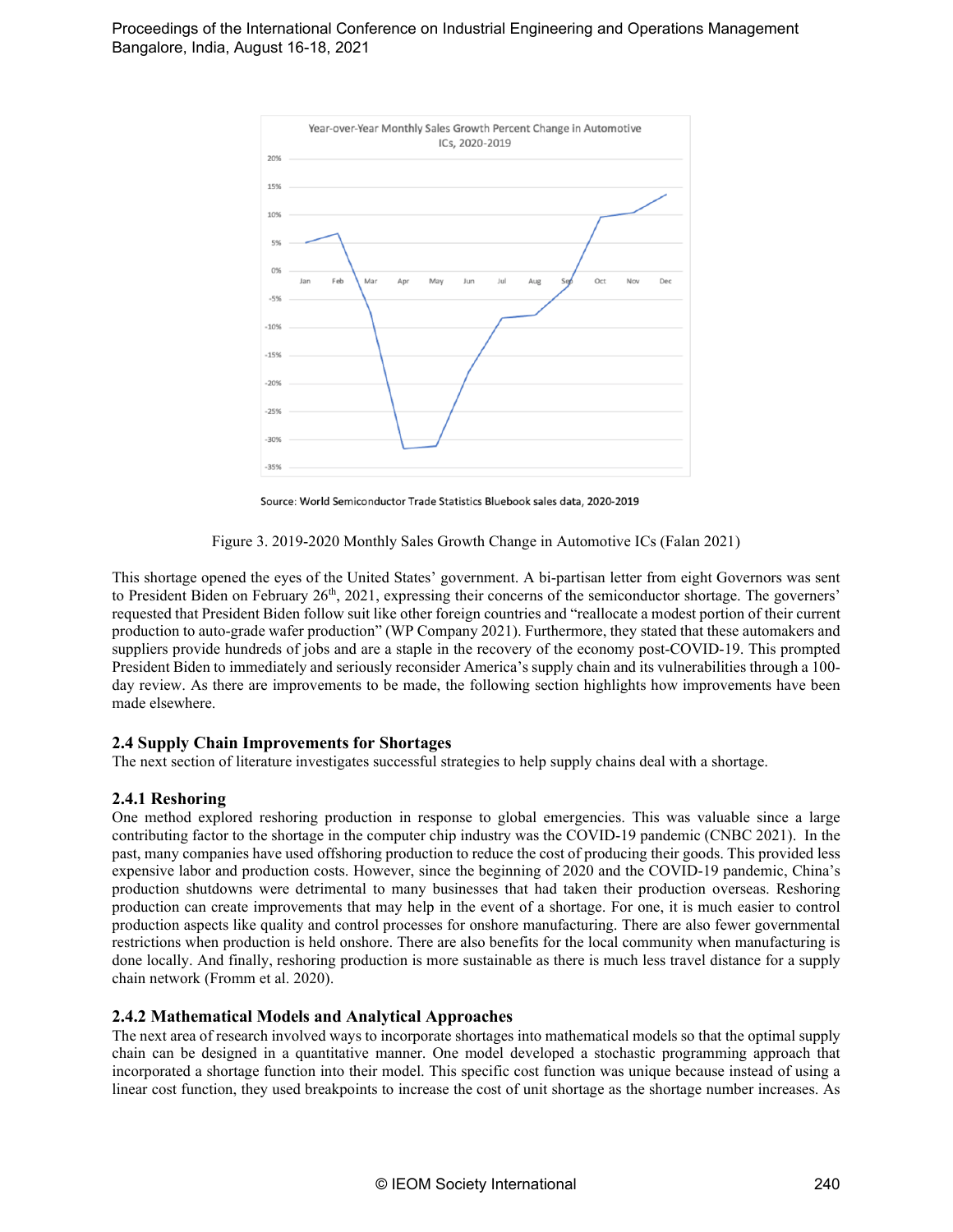seen in Figure 4 below, this led to a reduced frequency of shortages in their model (S.M.J. Mirzapour Al-e-hashem et al. 2013).



Figure 4. Shortage and order size frequencies under different scenarios (S.M.J. Mirzapour Al-e-hashem et al. 2013)

Another issue when incorporating other factors into a mathematical model is giving a solver too many parameters to deal with, so finding an optimal solution can become difficult or impossible. Another source suggests utilizing a new clustering algorithm to organize different solutions and find an optimal solution when there are more parameters and functions added to a model, like shortages in this case (Sasan 2015). The process flowchart for this algorithm is included in Figure 5 below.



Figure 5. Flowchart of Comparative Particle Swarm Optimization (Sasan 2015).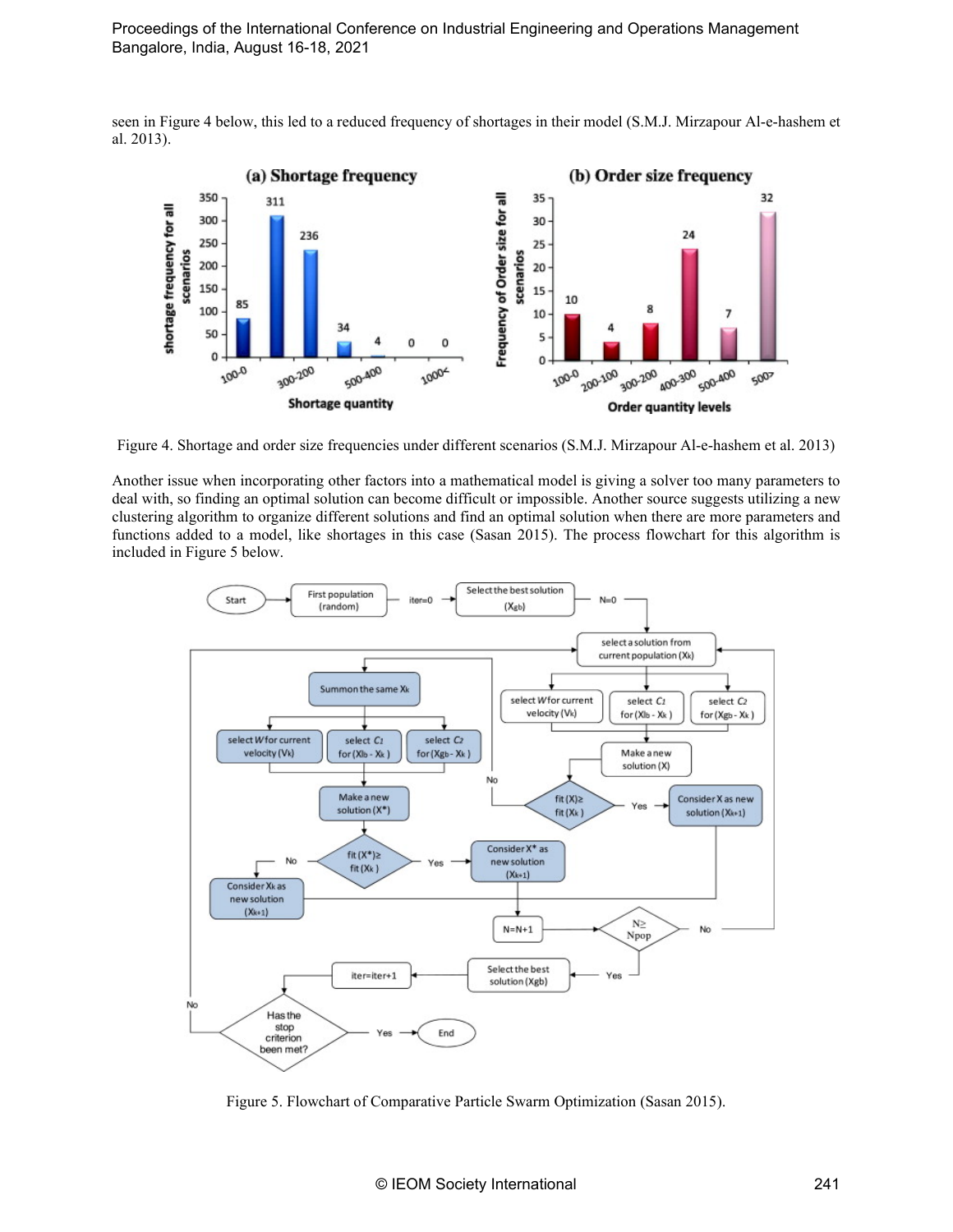This is a useful method to apply in analytical models for optimizing supply chains to try and incorporate more factors into a model without making the model too data or time-consuming to solve. These tools that have been used to improve supply chains in the context of shortages in other industries and scenarios helped us to develop methods that may be effective in the case of the computer chip shortage.

## **3. Methods**

All research came from online sources such as journals, articles, and books. Much of the information comes from large organizations like the Center for Security and Emerging Technology (CSET), IEEE, the Semiconductor Industry Association (SIA), and others that have large collections of journals on supply chain and engineering topics. It is important to note that chip manufacturing is a rapidly changing topic and is happing all over the world, making conducting research on this industry as a whole very difficult. To account for this, most of the resources are from the last few years, with some even from this year to verify that the data is current and relevant.

## **4. Results and Discussion**

Computer chips are an integral part of modern technology. A large percentage of everyday devices and products rely on chips to function, causing chip shortages to create large ripples through the global supply chain. The three major steps of semiconductor production include design, fabrication, and ATP. Semiconductor production requires a ready supply of silicon or other semiconducting materials in addition to reliable, large sources of water and electricity. Semiconductors are manufactured by means of three methods: integrated device manufacturers (IDMs), fabless, and dedicated foundries. IDMs have had trouble increasing capacity and keeping up with the rapid technological innovation of dedicated foundries. Fabless manufacturers and dedicated foundries have teamed up to create the fabless-foundry model, eliminating some of the barriers to entry for smaller design firms. The fabless-foundry model is a trend that is increasingly popular and has led IDMs to rethink their business model. Although the U.S. is a leader in semiconductor R&D, the US is lacking in fab infrastructure and increasingly relies on dedicated foundries in other countries like Taiwan. Taiwan's TSMC has taken advantage of the dedicated foundry model to rapidly scale up production and focus on chip manufacturing innovation.

One up-and-coming country in the semiconductor Industry is India. Similar to the U.S., India has a strong R&D and IT sector that is a dominant power in semiconductor design. India lacks a strong infrastructure to support fab facilities. However, India's government is becoming a possible model for other countries lacking in fabs with an increased policy focus on encouraging semiconductor industry growth. India's government is offering strong incentives for foreign investment to build a more robust fab infrastructure in an attempt to solidify India's place as a major player in the future of the semiconductor industry.

Chips play an increasingly important role across industries and sectors. One example is the automotive industry and the push for electric vehicles. Regular vehicles already require a large number of chips to function with modern technology, but the goal of all-electric vehicles will require a steady and large chip supply to sustain the electric goals of the country. As chip requirements rise for vehicles, the consumer electronics industry also is increasingly reliant on chips to meet the demand for personal electronics such as phones and laptops. Multiple industries are battling to take their share of a limited chip supply, necessitating the need for a more reliable and diverse semiconductor supply chain to meet increasing demand.

One method to improve the semiconductor supply chain is reshoring production. IDMs and fabless companies alike have taken advantage of cheap manufacturing costs abroad for chip fabrication. However, when global crises arise, less vertically integrated supply chains can have problems ensuring a stable supply of chips with manufacturing spread out overseas. A more analytical approach has also been discussed utilizing mathematical models to analyze shortage frequency. Mathematical models can be used to optimize supply chain design while decreasing shortage frequency.

Another strategic player in improving supply chains is the government. Countries like India are using incentive-based programs to attract foreign capital in addition to crafting policy to encourage technological development in the semiconductor industry. The US is forming a task force to see what can be done to increase the capabilities of USbased fabs and stabilize the semiconductor supply chain. Government can play a key role in creating policy and programs to facilitate a strong technological infrastructure and encourage in-country fabrication.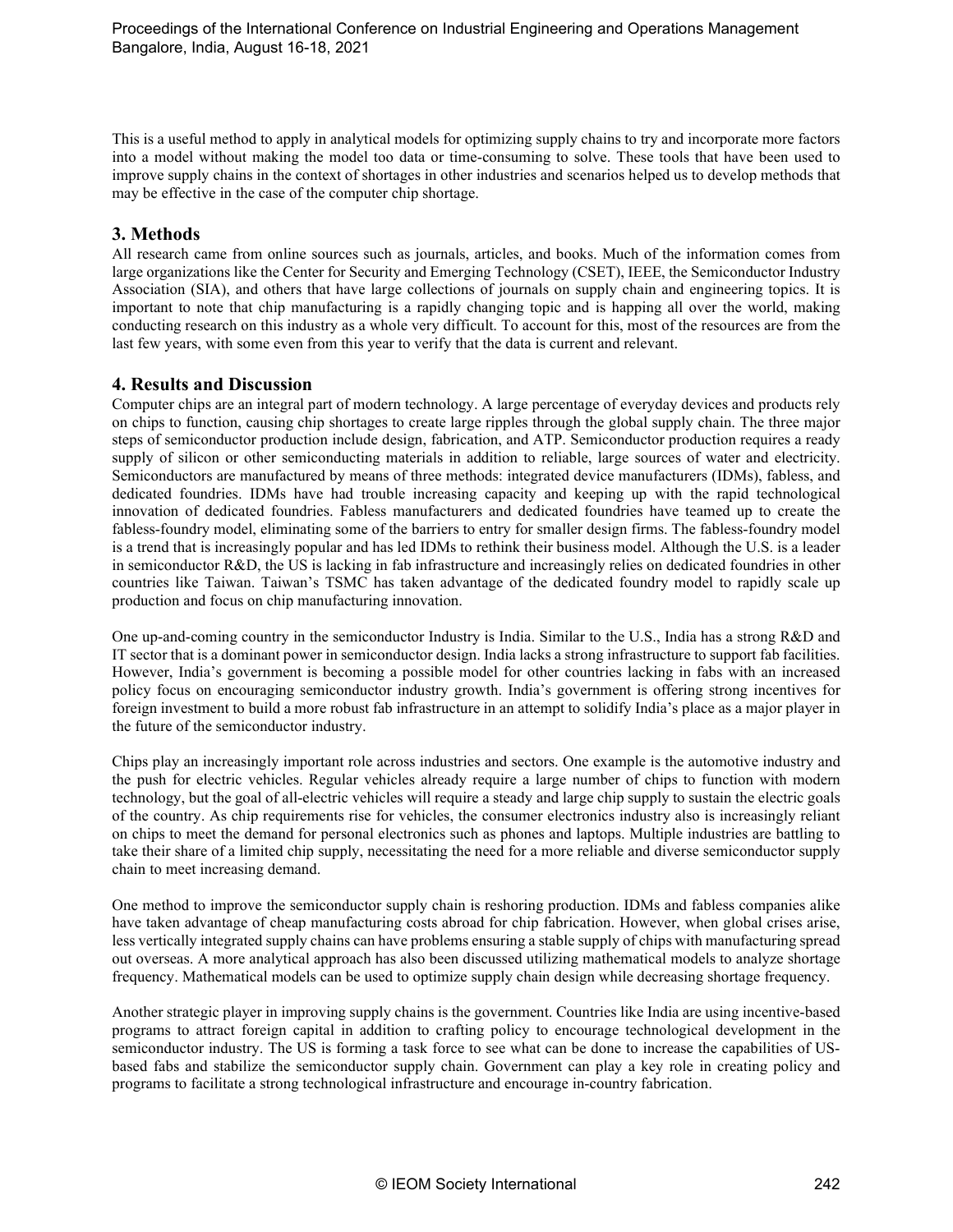### **5. Conclusion**

COVID-19 has brought awareness to the necessity of restructuring the US semiconductor supply chain. Offshoring of chip fabrication has made the US dependent on other countries for production. During normal times, the offshoring of production has been largely beneficial to US fabless companies and IDMs looking to outsource the cost of manufacturing to other entities. However, COVID-19-induced supply chain issues caused US shortages in key chips necessary for manufacturing everything from cars to laptops. The US is strong in design and R&D but lacks the fabrication infrastructure necessary to ensure a steady in-country supply of chips for domestic use.

The US chip shortage has halted production in industries such as automotive, even as demand is at an all-time high. As automobiles transfer to be completely autonomous and electric, semiconductors are drastically rising in demand, and the country's supply lines heavily rely on other countries such as Taiwan, Japan, and Europe for semiconductor supply. This reliance is detrimental, as any disasters such as COVID-19 or increased tensions with these countries can completely halt the supply chain. Chip shortages have also affected the cellular industry as networks upgrade to 5G. Chips are necessities for developing the 5G infrastructure cellular providers need to fully roll out 5G across the country. In addition, consumer demand for 5G phones and laptops is increasing rapidly, and a steady supply of chips is necessary to keep up with this demand (Leprince-Ringuet, 2021).

To ensure a steady future supply of chips, it is recommended that the US Government provide incentives for in-country manufacturing and reshoring of production. The US should consider following the lead of countries such as India, which use government policies to incentivize computer-chip manufacturers to re-shore and ramp up production. This will reduce reliance on other countries, as well as bring more sustainability and regulation to the supply chain and jobs back to the states. It is also recommended that the US explore the use of mathematical models to optimize the current supply and reduce the frequency of shortages. The research discussed in this paper is not exclusive and is ongoing. The state of the semiconductor supply chain is continuously evolving, necessitating further research on best practices for maintaining a steady chip supply. Future research is needed on effective government policy for incentivizing incountry fabrication, in addition to developing methods for diversification of semiconductor supply chains. Furthermore, research is needed on the future of IDMs and what they can do to remain competitive with the rise of the fabless-foundry model.

## **References**

Burghardt, S., Choi, S., Weig, F., 2017. Mobility trends: What's ahead for automotive semiconductors. McKinsey&Company.

[https://www.mckinsey.de/~/media/McKinsey/Industries/Semiconductors/Our%20Insights/Mobility%20trends%](https://www.mckinsey.de/%7E/media/McKinsey/Industries/Semiconductors/Our%20Insights/Mobility%20trends%20Whats%20ahead%20for%20automotive%20semiconductors/Mobility-trends-Whats-ahead-for-automotive-semiconductors.pdf) [20Whats%20ahead%20for%20automotive%20semiconductors/Mobility-trends-Whats-ahead-for-automotive](https://www.mckinsey.de/%7E/media/McKinsey/Industries/Semiconductors/Our%20Insights/Mobility%20trends%20Whats%20ahead%20for%20automotive%20semiconductors/Mobility-trends-Whats-ahead-for-automotive-semiconductors.pdf)[semiconductors.pdf](https://www.mckinsey.de/%7E/media/McKinsey/Industries/Semiconductors/Our%20Insights/Mobility%20trends%20Whats%20ahead%20for%20automotive%20semiconductors/Mobility-trends-Whats-ahead-for-automotive-semiconductors.pdf)

*CSET*, 3–7.<https://doi.org/10.51593/20190016>

Doerfler, Sue. (2021). "Global Chip Shortage Necessitates' Fundamental Rethinking'." *Ismworld*. www.ismworld.org/supply-management-news-and-reports/news-publications/inside-supply-managementmagazine/blog/2021/2021-05/global-chip-shortage-necessitates-fundamentalrethinking/?utm\_campaign=shareaholic.

Falan, Yinug. (2021). *Semiconductor Shortage Highlights Need to Strengthen U.S. Chip Manufacturing, Research*. Semiconductor Industry Association.<https://www.semiconductors.org/semiconductor-shortage-highlights> need-tostrengthen-u-s-chip-manufacturing-research/.Was this referenced?

CNBC*, How The Global Computer Chip Shortage Happened*. (2021, February 26). [Video]. YouTube.

- Hung, H.-C., Chiu, Y.-C., Wu, M.-C., 2017. Analysis of Competition Between IDM and Fabless–Foundry Business Models in the Semiconductor Industry. IEEE Transactions on Semiconductor Manufacturing 30, 254–260. doi:10.1109/tsm.2017.2699739
- "Intel CEO Announces 'IDM 2.0' Strategy for Manufacturing, Innovation,..." *Intel*, 23 Mar. 2021, [www.intel.com/content/www/us/en/newsroom/news/idm-manufacturing-innovation-product-leadership.html.](http://www.intel.com/content/www/us/en/newsroom/news/idm-manufacturing-innovation-product-leadership.html)
- Kapur, Yashoda. (2021). "Setting Up a Semiconductor Fabrication Plant in India: What Foreign Investors Should Know." *India Briefing News*. www.india-briefing.com/news/setting-up-a-semiconductor-fabrication-plant-inindia-what-foreign-investors-should-know-22009.html/.
- Khan, S., Mann, A., & Peterson, D. (2021). The Semiconductor Supply Chain: Assessing National Competitiveness.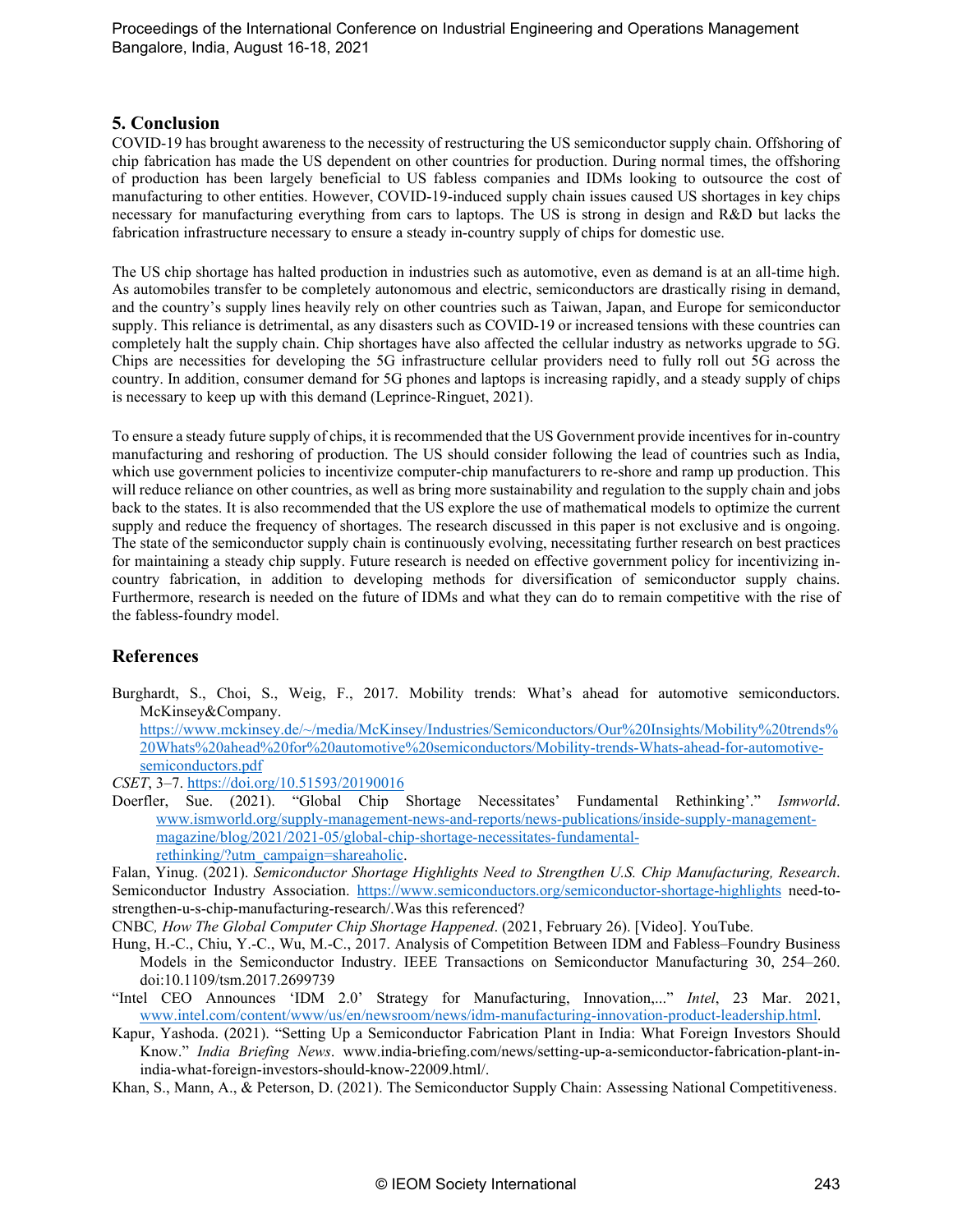- Kohls, R. T., Grassel, J. T., Dolan, B. M., & Awwad, M. (2020). Analytical model for production planning in integrated circuit supply chains. *IIE Annual Conference Proceedings*, 544-549. Retrieved from [https://er.lib.k](https://er.lib.k-state.edu/login?url=https://www.proquest.com/scholarly-journals/analytical-model-production-planning-integrated/docview/2511379344/se-2?accountid=11789)[state.edu/login?url=https://www.proquest.com/scholarly-journals/analytical-model-production-planning](https://er.lib.k-state.edu/login?url=https://www.proquest.com/scholarly-journals/analytical-model-production-planning-integrated/docview/2511379344/se-2?accountid=11789)[integrated/docview/2511379344/se-2?accountid=11789](https://er.lib.k-state.edu/login?url=https://www.proquest.com/scholarly-journals/analytical-model-production-planning-integrated/docview/2511379344/se-2?accountid=11789)
- Leprince-Ringuet, Daphne. "The Impact of the Global Chip Shortage Continues to Ripple across the Tech Supply Chain." *ZDNet*, ZDNet, 10 May 2021, www.zdnet.com/article/the-impact-of-the-global-chip-shortagecontinues-to-ripple-across-the-tech-supply-chain/.
- Mamidala Jagadesh Kumar (2021) Is India going to be a major hub of semiconductor chip manufacturing?, IETE Technical Review, 38:3, 279-281, DOI: 10.1080/02564602.2021.1916166
- Mulay, Apek. (2017). *How the Information Revolution Remade Business and the Economy: a Roadmap for Progress of the Semiconductor Industry*. Business Expert Press.
- Phartiyal, Sankalp. (2020). "Three Top Apple Suppliers to Commit \$900 Million to India Smartphone Incentive Plan - Sources." *Reuters*. www.reuters.com/article/india-smartphone-manufacturing/three-top-apple-suppliers-tocommit-900-million-to-india-smartphone-incentive-plan-sources-idUSKBN26J1TJ.
- Sasan Khalifehzadeh, Mehdi Seifbarghy, Bahman Naderi, A four-echelon supply chain network design with shortage: Mathematical modeling and solution methods, *Journal of Manufacturing System*s, vol 35, 2015, pp 164-175, 2015.
- S.M.J. Mirzapour Al-e-hashem, A. Baboli, Z. Sazvar (2013), A stochastic aggregate production planning model in a green supply chain: Considering flexible lead times, nonlinear purchase and shortage cost functions, *European Journal of Operational Research*, vol 230, no. 1, pp. 26-41.
- WP Company. (n.d.). *Governors' letter to President Biden requesting help with semiconductor shortage hobbling auto industry*. The Washington Post. https://www.washingtonpost.com/context/governors-letter-to-presidentbiden-requesting-help-with-semiconductor-shortage-hobbling-auto-industry/3d3a42c3-fa0f-437b-b4e7 a4f43d213849/?itid=lk\_inline\_manual\_7.

# **Biographies**

**Hannah Casper** is a fourth-year student at Cal Poly pursuing a blended Bachelor's and Master's in Industrial Engineering and minoring in Statistics. Hannah has had previous internship experiences in data analytics and enterprise architecture, both in the health care industry. This Summer, Hannah plans to join Western Digital's RAMP Operations on their procurement team. Hannah has had other research showcased with IEOM Zimbabwe on blockchain-enabled supply chain for Cal Poly's wine. She has continued pursuing this area of research with her thesis topic quantifying the benefit of the blockchain-enabled supply chain.

**Autumn Rexford** is a fourth-year Industrial Engineering student at Cal Poly, San Luis Obispo, graduating this June 2021. She has a passion for process improvement and change management. Autumn has previous intern experience in a variety of industries, including engineering consulting with Jenike & Johanson, distribution and warehousing with Target, and the topic of this paper, chip manufacturing with Corning Inc. After graduation, Autumn will be starting a full-time position as an Operations Industrial Engineer with the United States Postal Service in the Bay Area of California.

**David Riegel** is a fourth-year Industrial Engineering student at Cal Poly, San Luis Obispo, graduating this June 2021. David has had a previous internship with his home-town brewery, South Lake Brewing Company (SLBC) where he implemented a QR code tracking system for their keg inventory. After graduation, he will be returning to work with SLBC over the summer to prepare and implement their management system to account for the opening of a new location.

**Amanda Robinson** is a fourth-year Industrial Engineering student at Cal Poly, San Luis Obispo, graduating this June. Amanda loves working with people to bring about lasting and impactful change. She previously worked as a Master Data intern with Atlas Copco Mafi-Trench, working to standardize a material master database and implement process improvements to increase factory efficiency. After graduation, Amanda will be working full-time as an Industrial Engineer with Atlas Copco in Santa Maria, CA.